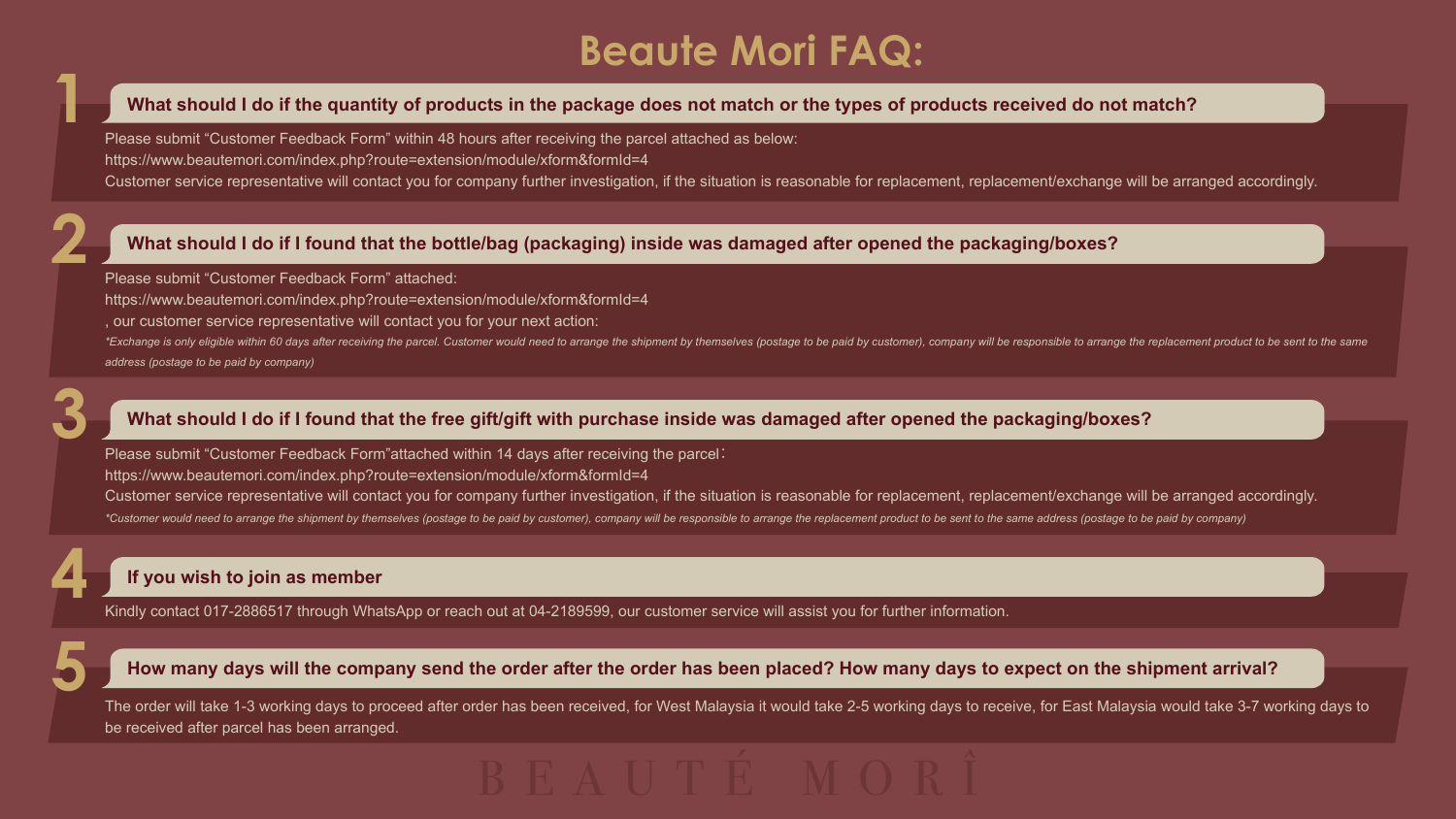**6**

**11**

**What should I do if I found a problem after the exchange period have passed that set by the company?**

Any request for exchange would not be entertained after the exchange period.

**8** Due to the impact of the pandemic, company are temporarily closed for door-to-door pickup. Company will release the memo once door-to-door pickup is allowed.

### **Does company allow for door-to-door pickup?**

**10** Kindly contact 017-2886517 through WhatsApp or reach out at 04-2189599, our customer service will assist you for the request.

### **How can I amend my order after the order has been placed?** *(for example, I choose the wrong flavour/ I choose the wrong the quantity of product)*

Kindly contact 017-2886517 through WhatsApp or reach out at 04-2189599, our customer service will assist you for the request. Refund will be arranged within 5 working days if any double payment has been found.



- **9** a) You may get the information from our Beaute Mori operators around you.
	- b) You may visit our official Facebook Page/Instagram Page PM for more information Facebook Page: https://www.facebook.com/BeauteMoriMalaysia
	- c) You're welcome to contact us through Whatsapp at 017-2886517 or reach out at 04-2189599 for our customer service representative.

### **What should I do when facing errors for payment?** *(double payment, payment error)*

**7** Login to your membership account : https://member.beautemori.com/, click on "Report" > "Daily Sales Report" key in your order number (SO000XXX) > key in the date of the order > click"Search" found the order you wish to track and click on "View" > click on"Receipt" > you'll find the Tracking Number and Tracking Link is attached in your orderFeel free to click on the link attached for tutorial: https://youtu.be/uR3n515p7t0

#### **How can I get the latest promotion details?**

### **How can I check my delivery status?**